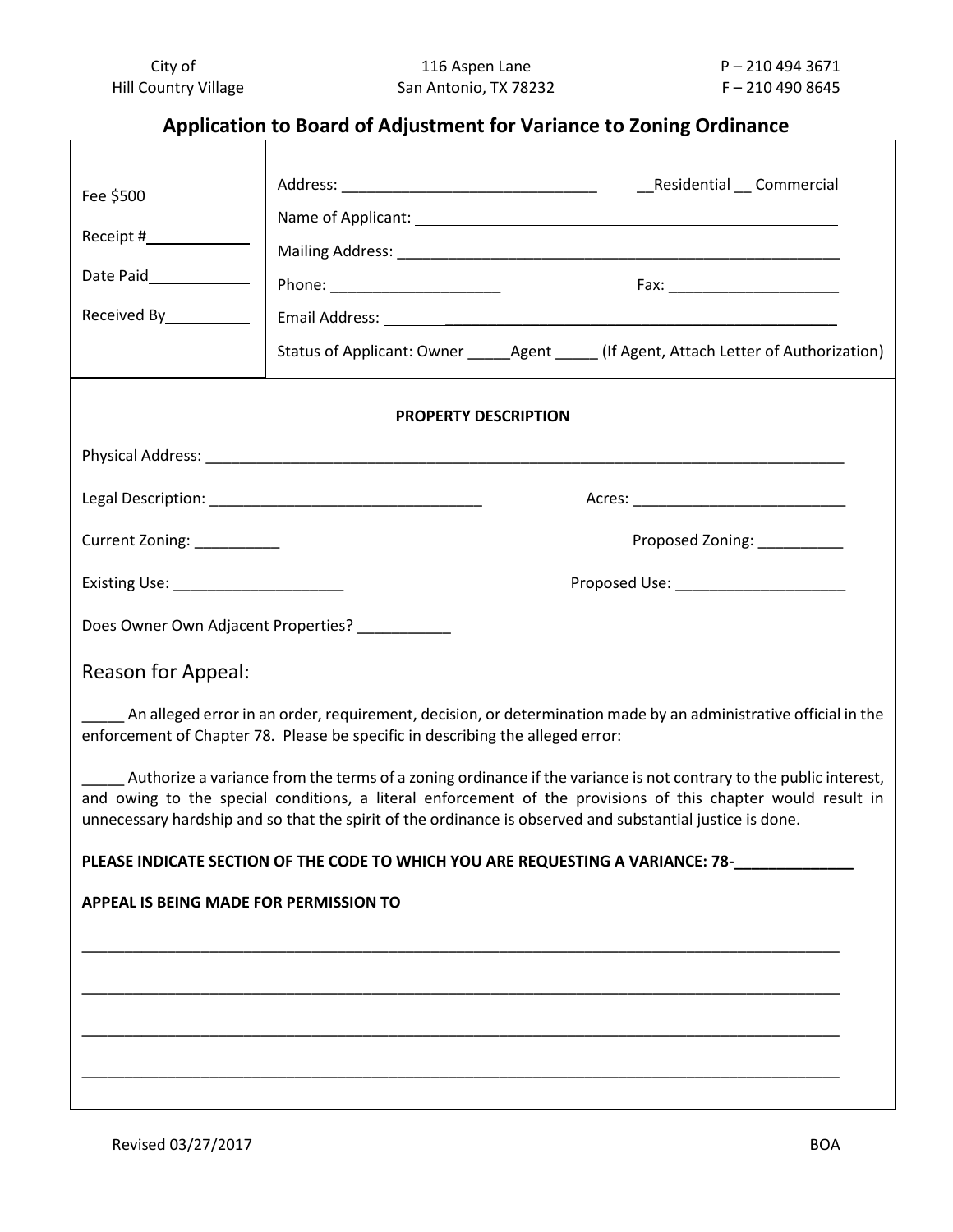\_\_\_\_\_\_\_\_\_\_\_\_\_\_\_\_\_\_\_\_\_\_\_\_\_\_\_\_\_\_\_\_\_\_\_\_\_\_\_\_\_\_\_\_\_\_\_\_\_\_\_\_\_\_\_\_\_\_\_\_\_\_\_\_\_\_\_\_\_\_\_\_\_\_\_\_\_\_\_\_\_\_\_\_\_\_\_\_\_

\_\_\_\_\_\_\_\_\_\_\_\_\_\_\_\_\_\_\_\_\_\_\_\_\_\_\_\_\_\_\_\_\_\_\_\_\_\_\_\_\_\_\_\_\_\_\_\_\_\_\_\_\_\_\_\_\_\_\_\_\_\_\_\_\_\_\_\_\_\_\_\_\_\_\_\_\_\_\_\_\_\_\_\_\_\_\_\_\_

\_\_\_\_\_\_\_\_\_\_\_\_\_\_\_\_\_\_\_\_\_\_\_\_\_\_\_\_\_\_\_\_\_\_\_\_\_\_\_\_\_\_\_\_\_\_\_\_\_\_\_\_\_\_\_\_\_\_\_\_\_\_\_\_\_\_\_\_\_\_\_\_\_\_\_\_\_\_\_\_\_\_\_\_\_\_\_\_\_

\_\_\_\_\_\_\_\_\_\_\_\_\_\_\_\_\_\_\_\_\_\_\_\_\_\_\_\_\_\_\_\_\_\_\_\_\_\_\_\_\_\_\_\_\_\_\_\_\_\_\_\_\_\_\_\_\_\_\_\_\_\_\_\_\_\_\_\_\_\_\_\_\_\_\_\_\_\_\_\_\_\_\_\_\_\_\_\_\_

## **PLEASE SPECIFY THE HARDSHIP (WHAT IS THE IMPACT TO THE OWNER?):**

**SEE ATTACHED SHEET FOR JUSTIFICATION ON GRANTING A VARIANCE. IF ADDITIONAL SPACE IS NEEDED FOR A SUMMARY OF REASON FOR REQUEST, ATTACH AN ADDITIONAL TYPED OR PRINTED SHEET.**

I hereby certify that I have read and examined this application, the attached instruction sheet, and the justifications for granting a variance, and know the information I have provided to be true and correct. All provisions of laws and ordinances governing this application will be complied with whether specified herein or not. The granting of a variance or special exception does not presume to give authority to violate or cancel the provisions of any other state or local law regulating the use of property. **I further understand that work must begin within 90 days of variance granted or the variance expires.**

**APPLICANT'S SIGNATURE**

\_\_\_\_\_\_\_\_\_\_\_\_\_\_\_\_\_\_\_\_\_\_\_\_\_\_\_\_\_\_\_\_\_\_\_\_\_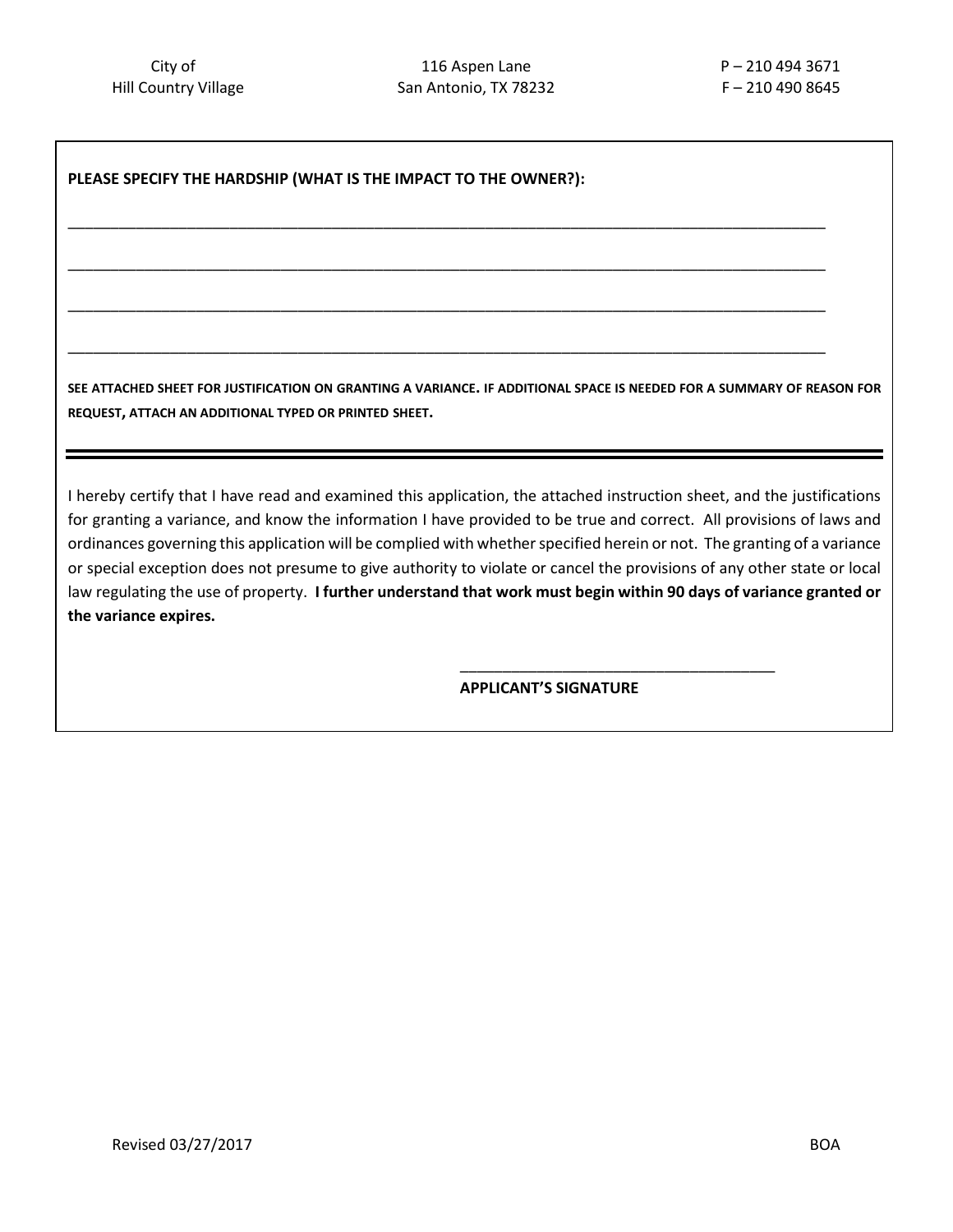# **APPLICATION FOR VARIANCE**

#### INSTRUCTION SHEET

- 1. Complete the **application form**.
- 2. Include the **nature and effect of the proposed variance** on the application form or an attachment.
- 3. Include an **approved plat**. In lieu of such a plat, a map showing the **site plan** drawn and certified by an architect showing property boundaries and all setbacks, and all structures, and all public and private rights-of-way and easements bounding and intersecting the property under consideration would be accepted.
- 4. A fee in the amount of **Five Hundred Dollars** (\$500.00) must accompany the application. It must be in the form of cash, check or money order payable to the City of Hill Country Village.
- 5. In the event the variance is denied by the Board of Adjustment, the only other recourse is to file a petition with District Court within ten days of the Board's decision.
- 6. The Board of Adjustment meets as needed on a case-by-case basis. Due to scheduling and legal notice requirements, **please allow four to eight weeks** for your variance request to be heard by the Board.